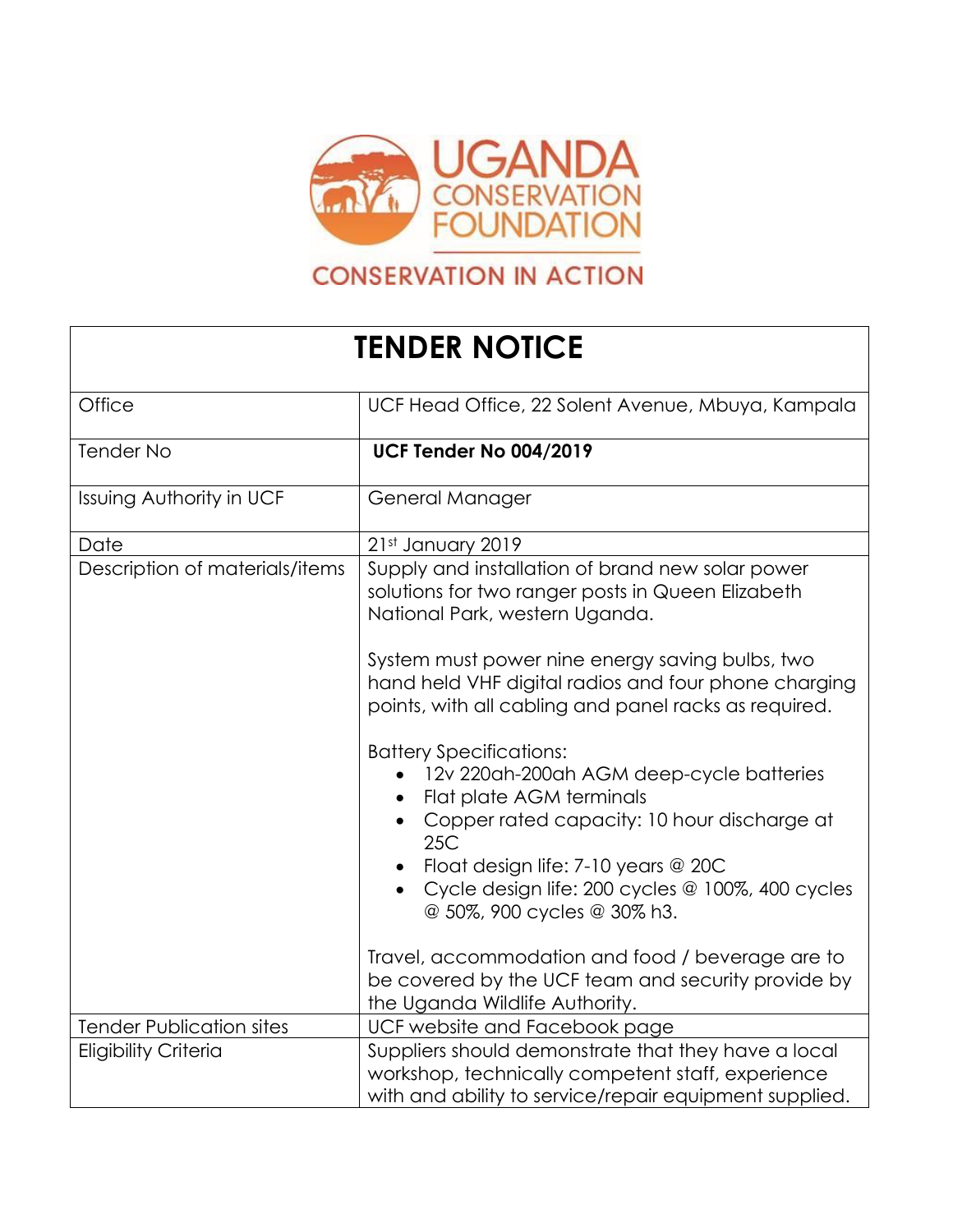| Tender advertising date:                  | 21/1/2019                                                                                                                                                                                                                                                                                                                                                                                                                                              |
|-------------------------------------------|--------------------------------------------------------------------------------------------------------------------------------------------------------------------------------------------------------------------------------------------------------------------------------------------------------------------------------------------------------------------------------------------------------------------------------------------------------|
| Last Date for Bid submission:             | 11/2/2019 at 5pm                                                                                                                                                                                                                                                                                                                                                                                                                                       |
| <b>Bid Opening and evaluation</b>         | 11/2/2019. Evaluation will be done immediately and<br>the winning bidder advised the next day.<br>Unsuccessful bidders will be advised. Envelopes will<br>be opened in the presence of at least three UCF<br>staff.                                                                                                                                                                                                                                    |
| <b>Tender Document Cost:</b>              | Free                                                                                                                                                                                                                                                                                                                                                                                                                                                   |
| Payment currency and<br>mode:             | Uganda Shillings, United States Dollars or other freely<br>convertible currency by TT or other suitable electronic<br>means. Bids should include full supply company<br>physical address information and its bank and<br>account details.                                                                                                                                                                                                              |
| <b>Bid submission instructions</b>        | Bids must be delivered by hand to the company<br>Head Office as detailed above in a sealed envelope<br>addressed to the Projects Co-ordination manager<br>and titled "Bid for solar power for two ranger posts in<br>QEPA".                                                                                                                                                                                                                            |
| Support data                              | Bids should include a product brochure from the<br>manufacturer with technical specifications clearly<br>shown.                                                                                                                                                                                                                                                                                                                                        |
| Delivery of goods                         | CIF Kampala. Proforma invoice to be issued in the<br>names of Uganda Wildlife Authority. Goods should be<br>ready for installation in late march, 2019)                                                                                                                                                                                                                                                                                                |
| Payment terms                             | 60% on timely delivery of equipment to Kampala. 40%<br>on commissioning in QEPA<br>Late deliveries may be subject to a reasonable<br>penalty.                                                                                                                                                                                                                                                                                                          |
| Tender detailed background<br>information | Uganda Conservation Foundation Ltd has received<br>funding from CITES MIKES to support the Recovery of<br>Queen Elizabeth National Park Project in Uganda. This<br>project aims to support Uganda Wildlife Authority to<br>develop their human and equipment capacity to<br>enforce law and order in this protected area. The<br>installation of solar power for two ranger posts is part<br>of a larger programme across the whole protected<br>area. |
| Country of Origin                         | Only mainstream, recognized global manufacturers<br>products will be acceptable.                                                                                                                                                                                                                                                                                                                                                                       |
| Presence in Uganda                        | Suppliers should demonstrate that they have a local<br>workshop, technically competent staff, experience<br>with and ability to service/repair.                                                                                                                                                                                                                                                                                                        |